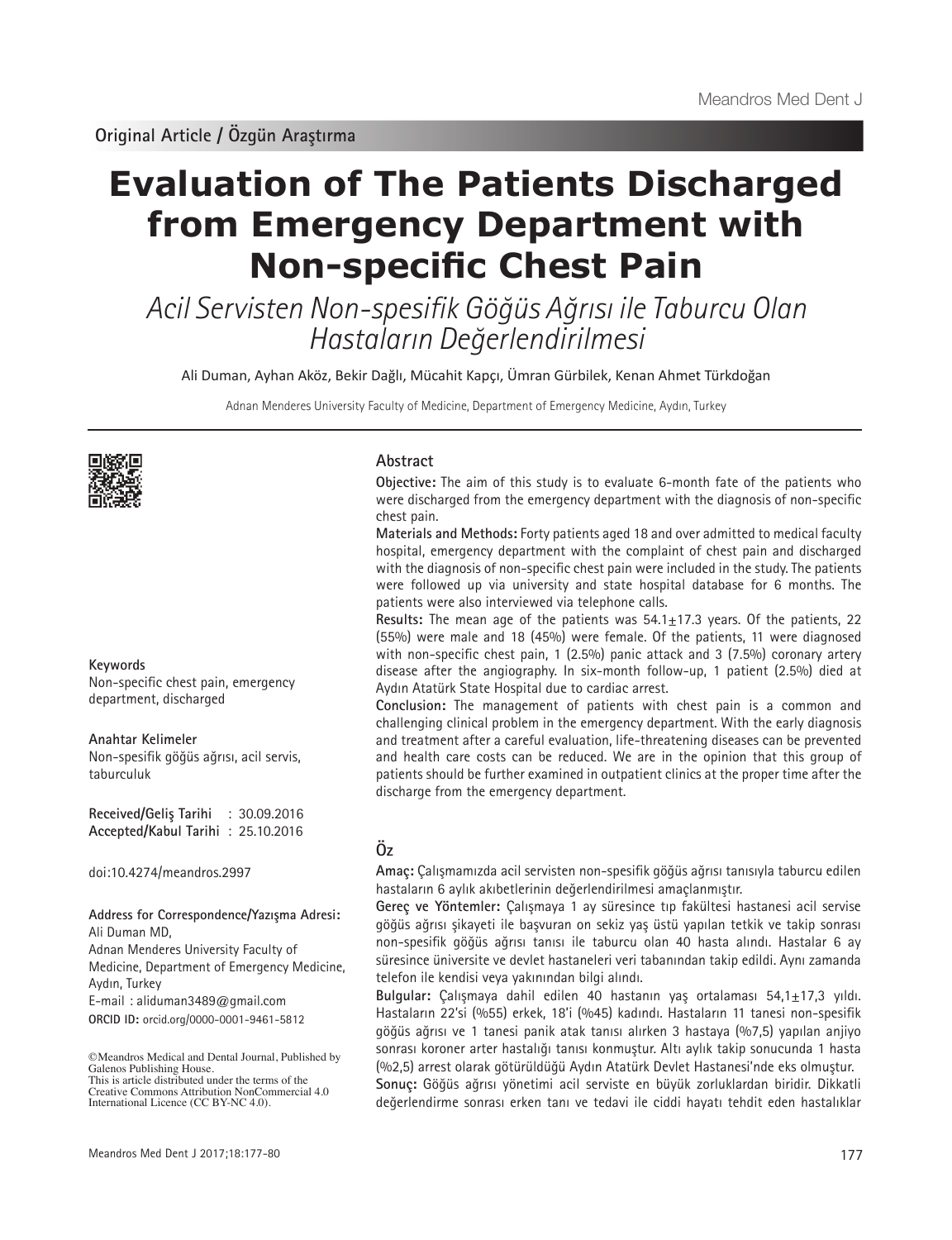önlenebilir ve sağlık maliyetleri düşürülebilir. Bu hastaların acil servis taburculuğundan sonra uygun zamanda poliklinik kontrolleri ve ileri tetkiklerinin yapılması gerektiğini düşünmekteyiz.

## **Introduction**

Chest pain accounts for approximately six million annual visits to emergency departments in the United States, making chest pain the major cause of morbidity and mortality associated with coronary artery disease. Approximately 2% of patients with acute coronary syndrome are mistakenly discharged from the emergency department (1). The most common difficulty encountered in evaluating the patients with chest pain in the emergency room is the large numbers of diseases that may lead these symptoms and difficulties in establishing the differential diagnosis. The first step in the differential diagnosis is the detection of cardiac or non-cardiac life-threatening conditions such as acute coronary syndrome, pulmonary embolism, aortic dissection and the planning of emergency treatment (2). As well as symptoms promptly detected and treated in differential chest pain, there are many other symptoms with low mortality. These groups of chest pains usually result from musculoskeletal system, gastrointestinal tract and psychogenic origin. These symptoms generally cannot be examined in the emergency department in detail and after eliminating the life-threatening situations the patients are discharged from the hospital with the diagnosis of non-specific chest pain (NSCP). Approximately 40-60 percent of the patients admitted to the emergency department with chest pain are discharged with the diagnosis of NSCP. The patients discharged from the hospital with the diagnosis of NSCP have lower mortality rates and studies showed that these groups of patients frequently apply to hospitals and have repeatedly diagnostic tests (3).

The aim of this study is to evaluate 6-month fate of the patients who were discharged from the emergency department with the diagnosis of NSCP.

# **Materials and Methods**

After obtaining the approval of the Adnan Menderes University Faculty of Medicine of Local Ethics Committee (2015/627), this prospective cross-sectional clinical study was scheduled to be completed in six months. Informed consent was

received all of patients. Forty patients aged 18 and over admitted to medical faculty hospital, emergency department with the complaint of chest pain and discharged with the diagnosis of NSCP were included in the study. Electrocardiography (ECG) and chest X-rays were performed and troponin and Creatine Kinase-MB (CK-MB) were studied. The cut-off limit of ≤5.0 μg/L was used for CK-MB and ≤0.10 μg/L for troponin in ruling out myocardial infarction (4). The patients were observed for 4 to 12 hours. The patients were included in the study after evaluated by the emergency medicine and cardiology specialist without any intervention to the evaluation and treatment processes. After obtaining the informed consents, patient age, gender, complaints, history and laboratory and ECG results were recorded. The patients were followed up via university and state hospital database for 6 months. The patients were also interviewed via telephone calls. Exclusion criteria are as follows: trauma patients, patients under the age of 18, unconscious patients, those admitted to emergency department with cardiopulmonary arrest, those having no history of chest pain and patients who were reluctant to participate in the study.

The SPSS (Statistical Package for the Social Sciences) (SPSS for Windows, Version 18.0; Chicago, IL, USA) package program was used for the statistics used in the study. Descriptive statistics of the categorical variables were shown in numbers (%). Kolmogorov-Smirnov test was used to test whether continuous variables were normally distributes. Since age was normally distributed, descriptive statistics were shown as average ± standard deviation.

## **Results**

The mean age of the patients was 54.1±17.3 years (range 20-87 years). Of the patients, 22 (55%) were male and 18 (45%) were female. Four patients (10%) had diabetes, 8 patients (20%) hypertension, 6 patients (15%) coronary artery disease, 1 patient (2.5%) chronic obstructive pulmonary disease and 3 patients (7.5%) had other diseases. On the other hand, there was no additional disease in 18 patients. While 14 (35%) patients were on regular medication, 26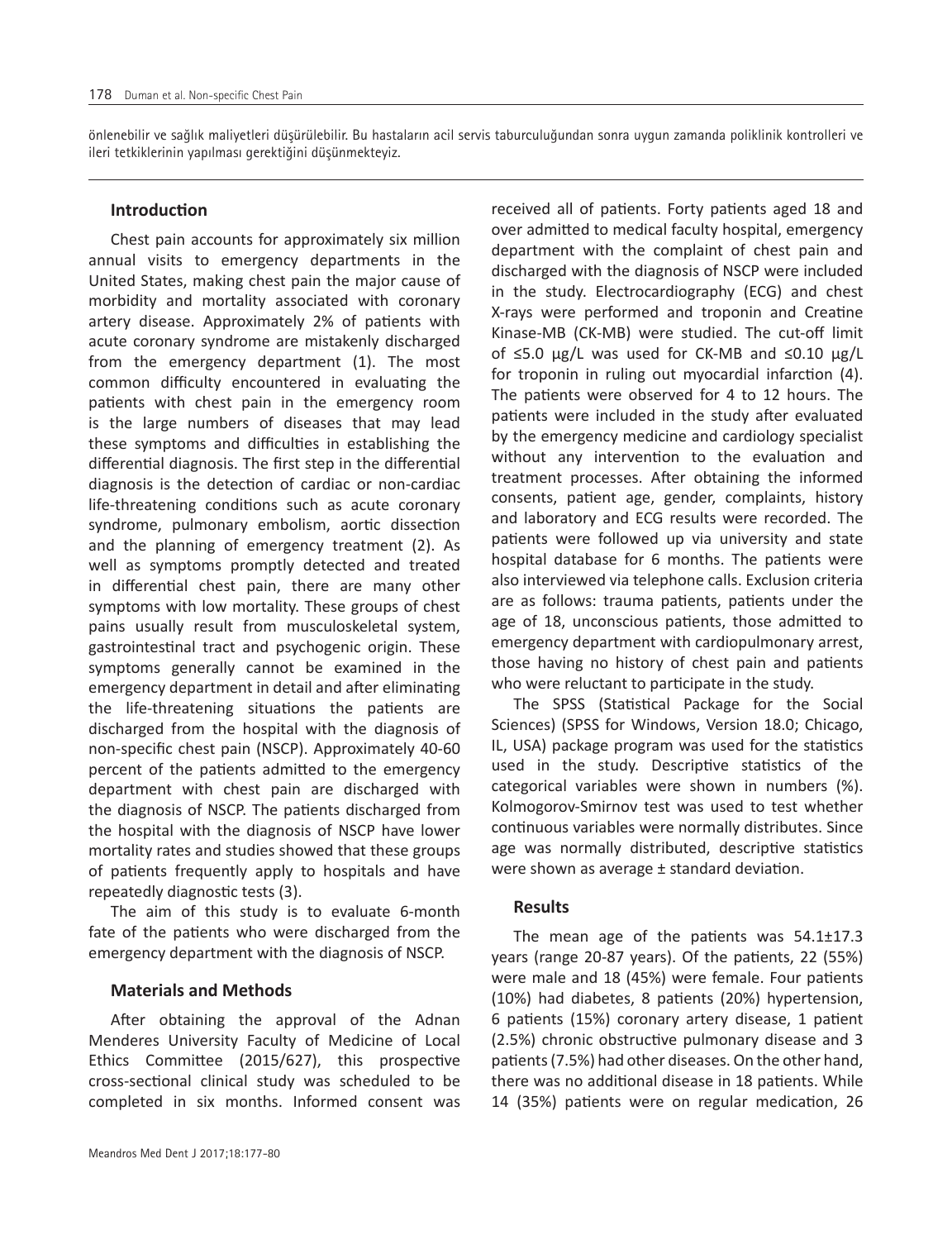(65%) patients did not use drugs. ECGs examination of the patients revealed normal ECG in 26 (65%) patients and non-specific ST and T changes in 14 patients (35%). Fifteen patients (37.5%) reapplied to the hospitals with the complaint of chest pain during the 6-month follow-up. Of these admissions, 7 (17.5%) were to university school of medicine, 8 (20%) were to state hospital. Of the patients, 11 were diagnosed with NSCP, 1 (25) panic attack and 3 (7.5%) coronary artery disease after the angiography (Table 1). In six-month follow-up, 1 patient (2.5%) died at state hospital due to cardiac arrest.

## **Discussion**

The management of patients with chest pain is a common and challenging clinical problem in the emergency department. This symptom is the second most common cause of emergency department visits in the United States and accounts for 5-20% of all admissions. Approximately half of the cases are cardiac-origin and chest pain results from ischemic or non-ischemic heart disease. The other half is due to non-cardiac causes, primarily esophageal disorder (5).

In the literature, the mean ages were  $56.9\pm19$ , 41.35±12.20 and 59.6±13.7 years (1,5,6). In these studies, 52.6%, 58.4% and 44.8% of the patients were male, respectively (1,6,7). The mean age and sex ratio in our study is consistent with the literature.

In the study of Leite et al. (5), additional diseases such as hypertension (in 50.7%), diabetes (in 11.8%), coronary artery disease (in 12.7%), atrial fibrillation (in 18.5%), heart failure (in 16.6%) and chronic pulmonary

obstructive disease (in 7.6%) were present. In their study, Coşkun et al. (7) found comorbid diabetes mellitus, coronary artery disease and hyperlipidemia in 13.6%, 26.8% and 4.1% of the patients, respectively. Additional diseases such as coronary artery disease or angina (27.6%), hypercholesterolemia (32.8%) and hypertension (67.7%) were detected in the study of Lai et al. (1). Consistent with the literature, coronary artery disease, diabetes and hypertension were the most common additional diseases in our patient group.

In the study of Lai et al. (1), ECG examination revealed non-specific ST-T wave changes (41.9%), normal ECG (36.9%) and old infarction (5.8%). In our study, 65% of the patients had normal ECG whereas 35% had non-specific ST-T wave changes.

In the study of Lai et al. (1), the number of readmissions of the patients who were previously admitted to the emergency department with the complaint of chest pain was 27 (7.0%). On the second admission, while 5 patients were discharged, 19 were hospitalized. Eight patients were hospitalized for cardiac evaluation; four had normal results; three had coronary artery disease and one had ambiguous results. Two patients died due to out-of-hospital cardiac arrest in the follow-up; one is 4 and the other is 49 days after emergency department evaluation (1). In their study, Kirk et al. (8) followed up the patients with negative or non-diagnostic exercise stress tests for 30 days. During the 30-day follow up, despite the readmission rate of 10.7%, no cardiac mortality was observed. Polanczyk et al. (9) reported hospital

| Table 1. Details of the patients with a post-discharge coronary artery disease                                                                                                     |                                                    |                                                                                                |
|------------------------------------------------------------------------------------------------------------------------------------------------------------------------------------|----------------------------------------------------|------------------------------------------------------------------------------------------------|
| Presentation                                                                                                                                                                       | <b>Cardiac markers</b>                             | <b>Outcome</b>                                                                                 |
| Sixty five-year-old man<br>No history of heart disease<br>Non-specific ST-T wave changes                                                                                           | Troponin I: $0.01 \mu g/L$<br>$CK-MB: 0.4 \mu g/L$ | Department of cardiology, state<br>hospital<br>Coronary artery disease                         |
| Sixty two-year-old man<br>Known coronary artery disease on<br>recent angiogram, diabetes mellitus, hypertension<br>Non-specific ST-T wave changes                                  | Troponin I: $0.29 \mu g/L$<br>$CK-MB: 1.3 \mu g/L$ | Department of cardiology and<br>emergency medicine, medical faculty<br>Coronary artery disease |
| Seventy nine-year-old man<br>Known coronary artery disease on<br>recent angiogram, diabetes mellitus, hypertension<br>Non-specific ST-T wave changes<br>Normal electrocardiography | Troponin I: $0.058 \mu g/L$<br>CK-MB: 1.2 µg/L     | Department of cardiology, medical<br>faculty<br>Coronary artery disease                        |
| CK-MB: Creatine Kinase-MB                                                                                                                                                          |                                                    |                                                                                                |